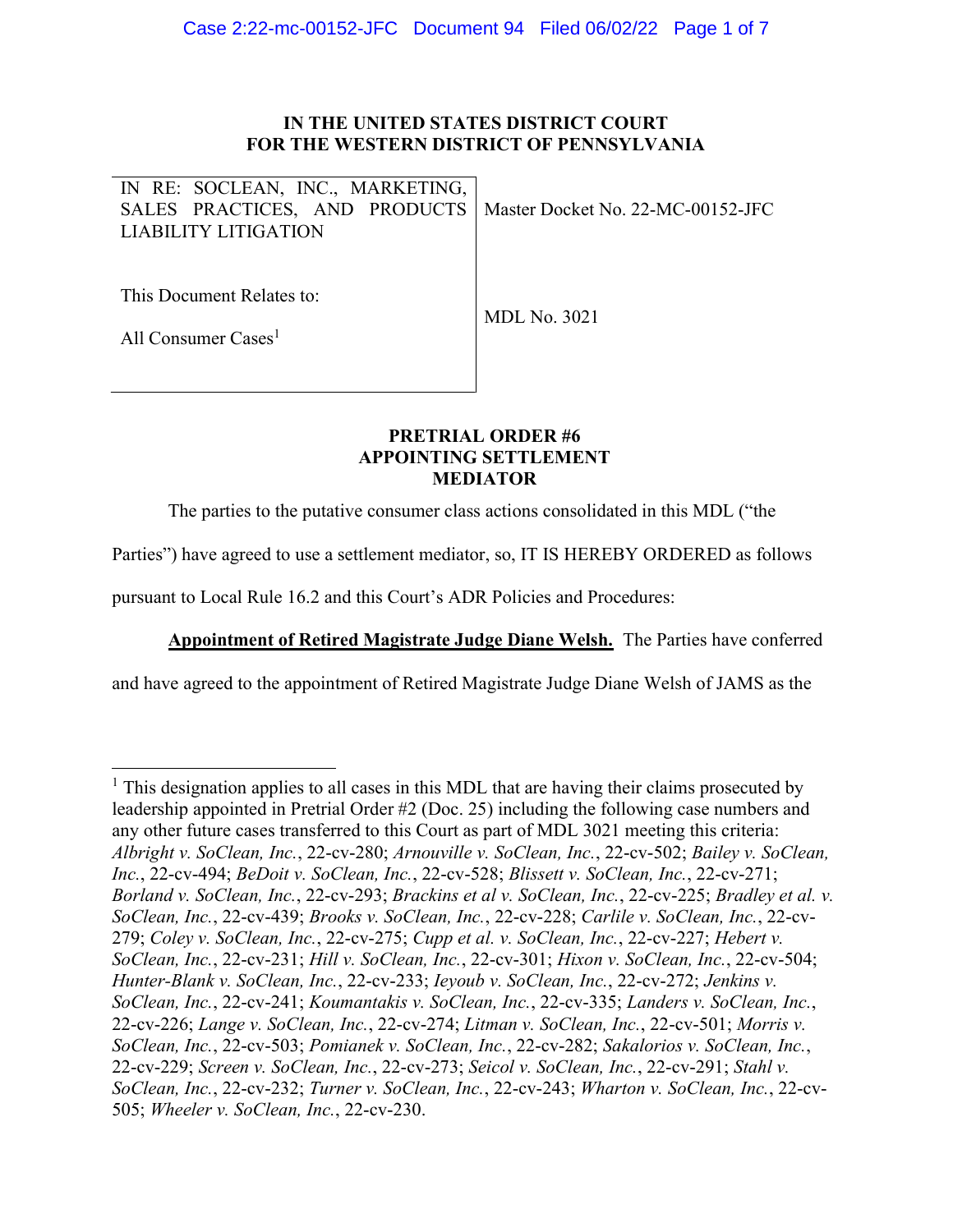## Case 2:22-mc-00152-JFC Document 94 Filed 06/02/22 Page 2 of 7

Settlement Mediator for the putative consumer class actions consolidated in MDL No. 3021.<sup>2</sup> The Court now enters this Order of Appointment appointing Judge Welsh as the Settlement Mediator pursuant to Local Rule 16.2.

Settlement Mediator Duties and Authority. The Settlement Mediator will assist the Court with settlement matters only. She may take all appropriate measures to perform her duties fairly and efficiently. As set forth in Section  $2.5(B)(1)(c)$  of the Court's ADR Policies and Procedures, the Settlement Mediator should adhere to the Model Standards of Conduct for Mediators and all other standards of professional conduct as required by this Court.

As relates to settlement, the Settlement Mediator shall have the full authority provided in Local Rule 16.2 and the Court's ADR Policies and Procedures. The Settlement Mediator may, without limitation:

- 1. Direct the Parties to meet and engage in serious and meaningful negotiations,
- 2. Construct an efficient procedure to engage the Parties in settlement negotiations, including:
	- a. identifying information that each Party should disclose in order to facilitate settlement negotiations, with the assistance of the Discovery Special Master as appropriate;
	- b. creating a form and a schedule for the voluntary exchange of such information;
	- c. considering the need for mediation of bellwether cases;
	- d. developing a schedule for the mediation; and

 $2 \text{ In this order, the terms "this action" or "the action" refer to the putative consumer class actions"$ consolidated in MDL No. 3021.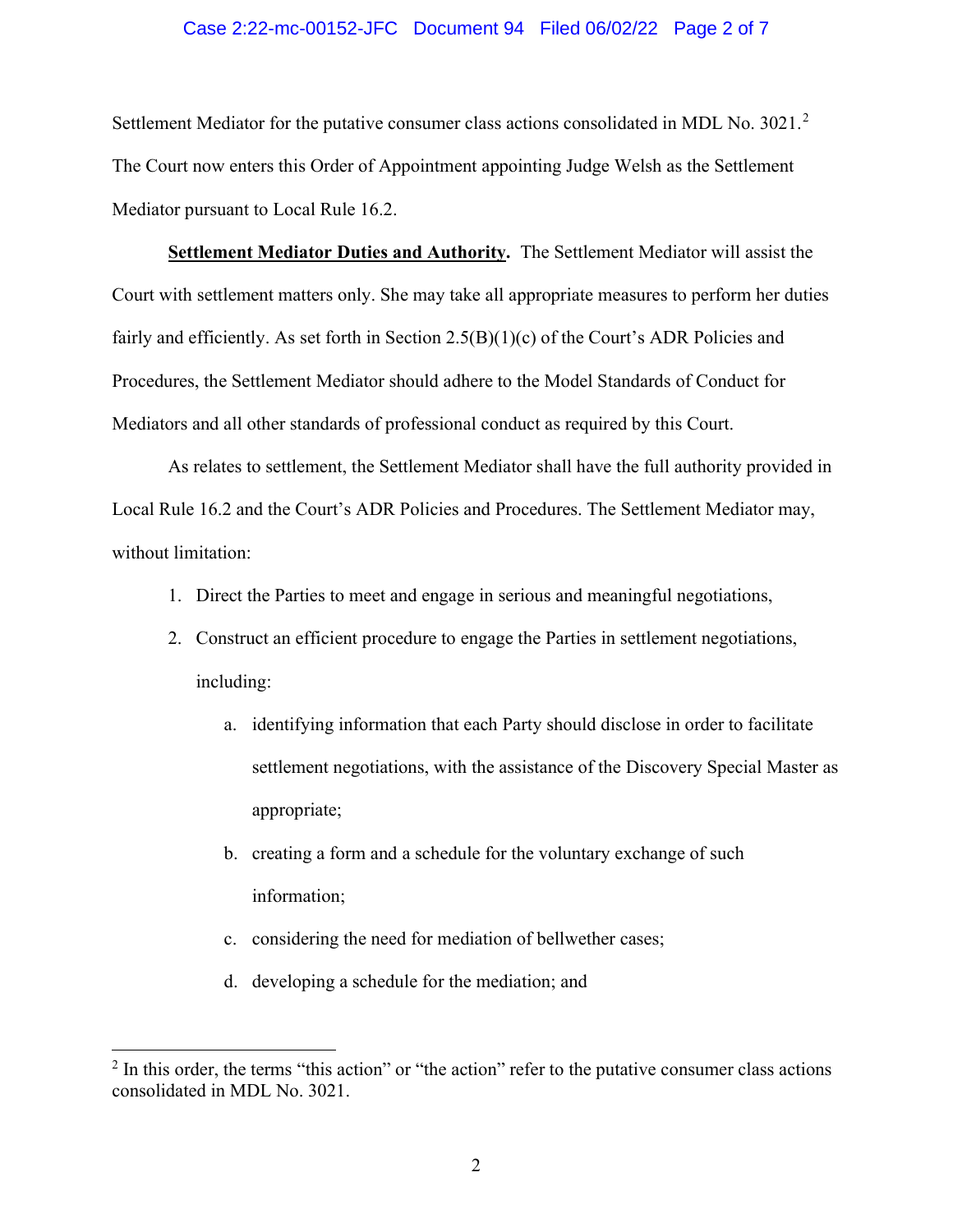- e. conducting in-person and remote settlement negotiations with the Parties and their counsel.
- 3. Identify any persons whose participation is necessary to settle any claims completely (including, if appropriate, non-parties whose participation may facilitate settlement);
- 4. Make recommendations to the Court concerning any issues that may require resolution to facilitate settlement or to efficiently manage the litigation including the use of bellwether mediations.

Coordination Discretion. The Settlement Mediator shall have the full authority to coordinate settlement discussions and other settlement-related proceedings between some or all the parties in this action, SoClean, Inc. v. Koninklijke Philips N.V. et al., 2:22-cv-00542, and MDL No. 3014 (In re Philips Recalled CPAP, Bi-Level PAP, & Mechanical Ventilator Products Liability Litigation), if, in her discretion, she determines that it is appropriate to coordinate settlement discussions, settlement-related proceedings, or aspects thereof.

Proceedings. When the Parties and Settlement Mediator have selected a date for the mediation, the Parties will file the "Stipulation Selecting ADR Process" form with the Court. In performing her duties, the Settlement Mediator has the authority to schedule and hold conferences, and to regulate all proceedings before her. The Settlement Mediator may require the Parties to appear in person, via video conference, or telephonically.

Report of the Neutral. Pursuant to Section 3.10 of the Court's ADR Policies and Procedures, at a date to be determined by the Court, the Settlement Mediator will electronically file the "Report of the Neutral" reporting on the "date of the mediation, whether any follow up is scheduled, whether the case resolved in whole or in part, and any stipulations the parties agree may be disclosed."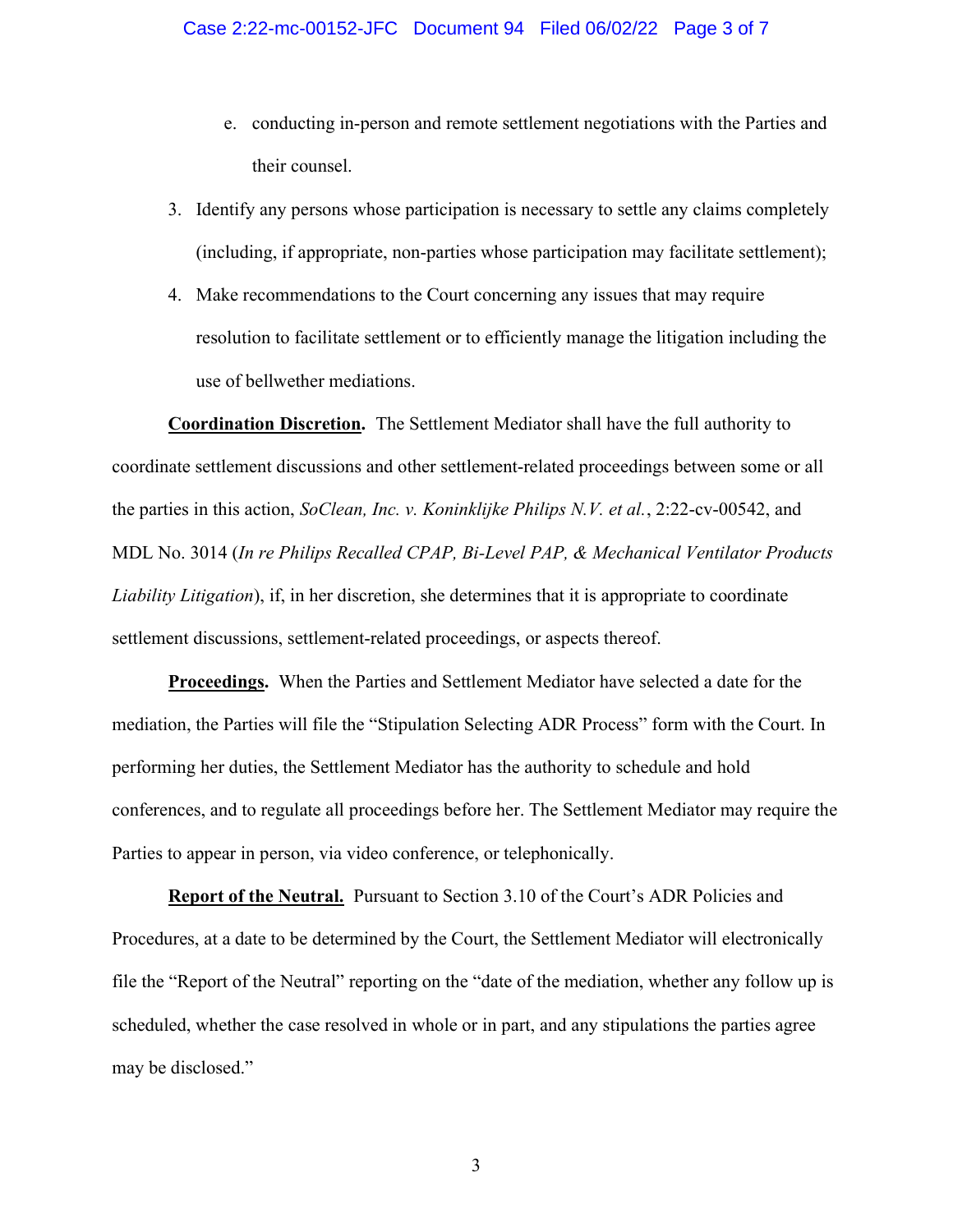#### Case 2:22-mc-00152-JFC Document 94 Filed 06/02/22 Page 4 of 7

**Ex Parte Communications.** The Settlement Mediator may communicate ex parte with the Court at any time. She also may communicate *ex parte* with a Party or counsel as needed.

Access to Information. The Parties will make readily available to the Settlement Mediator any and all individuals, information, documents, materials, programs, files, databases, services, facilities, and premises under their control that the Settlement Mediator requires to perform her duties. The Settlement Mediator may require reports from any Party in a format specified, as reasonably required to enable the Settlement Mediator to perform all assigned duties. The Settlement Mediator agrees not to disclose any documents or the information contained therein to any other Party (or other person or entity) without the express authorization of the disclosing Party. Each Party agrees to make no attempt to compel the testimony of the Settlement Mediator. Each Party agrees to make no attempt to compel the Settlement Mediator to produce any document provided or created by the Settlement Mediator or provided by the other Party to the Settlement Mediator.

Confidentiality. The Settlement Mediator may have access to trade secrets, proprietary information, and other confidential information in this action including, but not limited to, information which may be subject to a Stipulated Protective Order. The Settlement Mediator shall be bound by the terms of any Protective Order stipulated to by the Parties and any amendments thereto.

As set forth in Sections 6.A through 6.C of the Court's ADR Policies and Procedures, the Settlement Mediator, all counsel and Parties, and any other persons (including non-parties) participating in settlement discussions shall treat as "Confidential Information" the contents of any written settlement statements or other settlement-related communications, anything that

4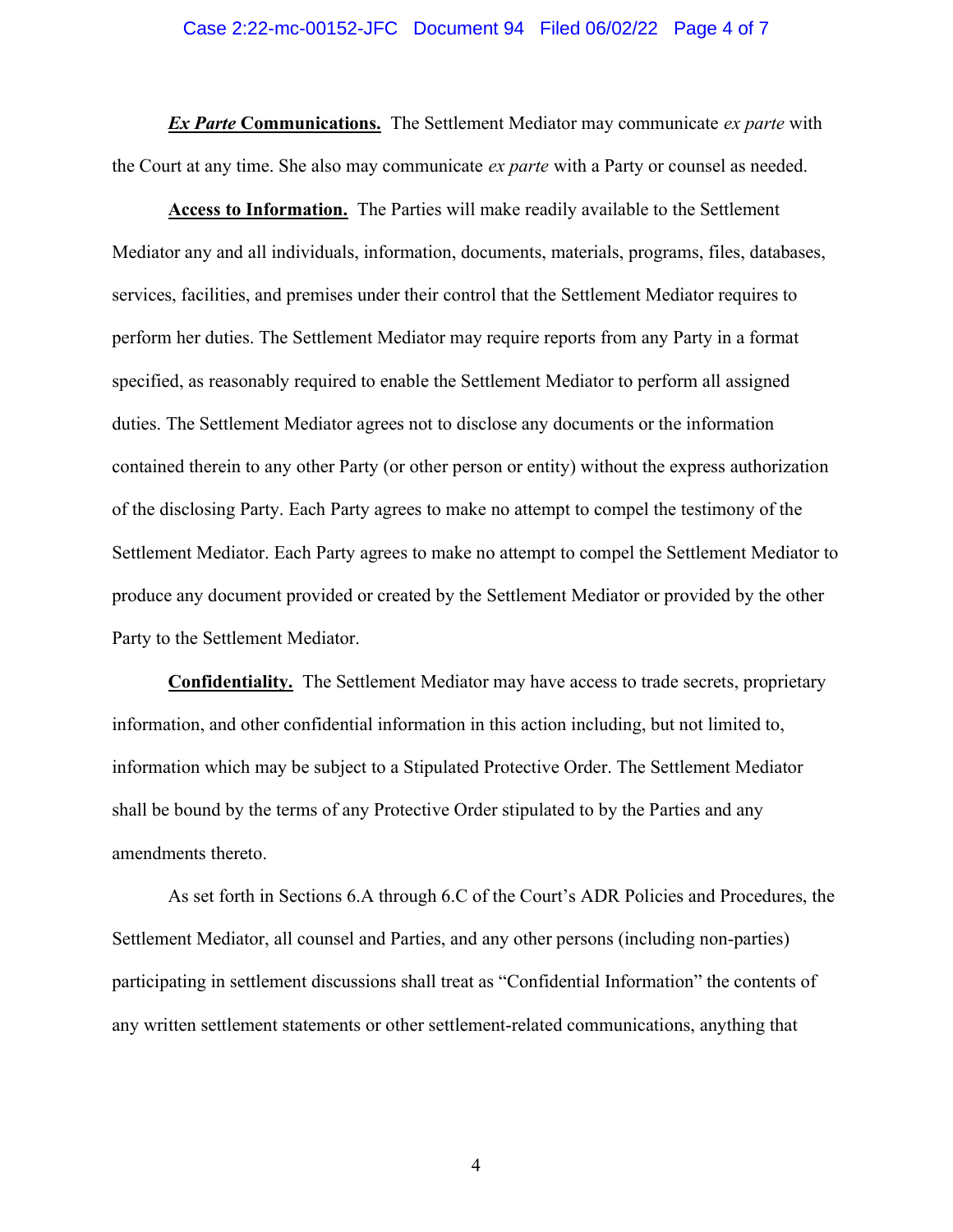#### Case 2:22-mc-00152-JFC Document 94 Filed 06/02/22 Page 5 of 7

happened or was said, and any position taken or view expressed by any participant in connection with any settlement conference or discussion. "Confidential Information" shall not be:

- (i) Disclosed to anyone not involved in the settlement discussions;
- (ii) Disclosed to the Court; or
- (iii) Used for any purpose, including impeachment, in any pending or future proceeding.

In addition, the Settlement Mediator will adhere to the Limited Exceptions to Confidentiality set forth in Section 6.D of the Court's ADR Policies and Procedures.

Notwithstanding the above, upon the agreement of all relevant participating Parties, the Settlement Mediator may communicate Confidential Information to the Court without violating this Order or the rules governing confidentiality of settlement discussions. The Settlement Mediator may otherwise communicate with the Court regarding non-confidential matters, including procedural issues, the nature of the Special Master's activities, and updates on the progress of settlement communications; but, as explained above, she shall not communicate any Confidential Information to the Court absent the relevant Parties' agreement.

To facilitate potential resolutions, the Court orders that any and all statements made during the course of proceedings before the Settlement Mediator are confidential and privileged settlement discussions, and are made without prejudice to any Party's legal position, and are inadmissible for any purpose in any legal proceeding. Any offers, promises, conduct, and statements (a) will not be disclosed to third parties except persons associated with the participants in the process, and (b) are privileged and inadmissible for any purposes, including impeachment, under Rule 408 of the Federal Rules of Evidence and any applicable federal or state statute, rule or common law provisions. All communications with and submissions to the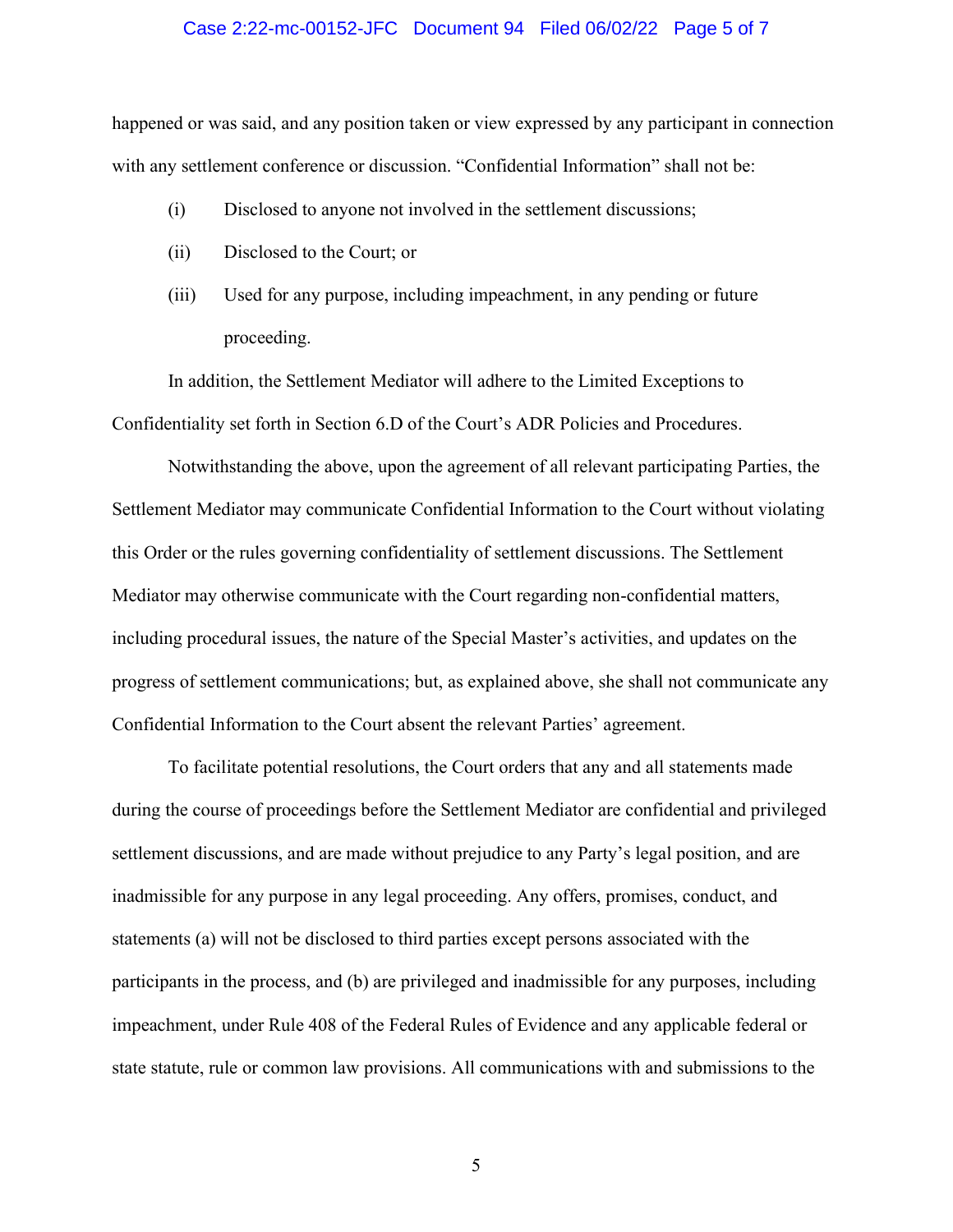## Case 2:22-mc-00152-JFC Document 94 Filed 06/02/22 Page 6 of 7

Settlement Mediator by the Parties or their counsel are for the purposes of mediation and are privileged under 42 Pa.C.S. Section 5949 (Pa. statutory privilege for mediation communications and documents).

Actions on the Settlement Mediator's Filings. Any Party wishing to file objections or motions related to the Settlement Mediator's filings must do so within 5 business days of the filing. Responses will be due within 5 business days of the objection or motion and replies within 5 business days of the responses. The Court will review such motions and objections under the standards provided in Fed. R. Civ. P. 53(f).

Compensation. The Settlement Mediator shall be paid her customary hourly rate and expenses and may obtain assistance from her colleagues at JAMS at their customary hourly rates. The Settlement Mediator shall prepare detailed invoices for her services, which shall be provided to counsel for plaintiffs and counsel for defendant via email. Any objections or disputes regarding such fees and expenses shall be presented to the Court. The Settlement Mediator invoices must be paid within sixty (60) days of receipt.

**Payment.** Generally speaking, plaintiffs will pay 50% of each invoice, and defendant will pay 50% of each invoice; provided, however, that this structure is based on the current composition of the Parties and may be subject to change in the event parties are added or removed from this case. To the extent that work done by the Settlement Mediator does not involve all the Parties, the Parties shall meet and confer and apportion the costs. Where the Settlement Mediator's work is relevant to both this MDL and MDL No. 3014, the Special Master shall ensure that any time billed is split equitably between the MDLs as appropriate based upon the work that is performed. If a dispute arises relating to the Settlement Mediator's

6